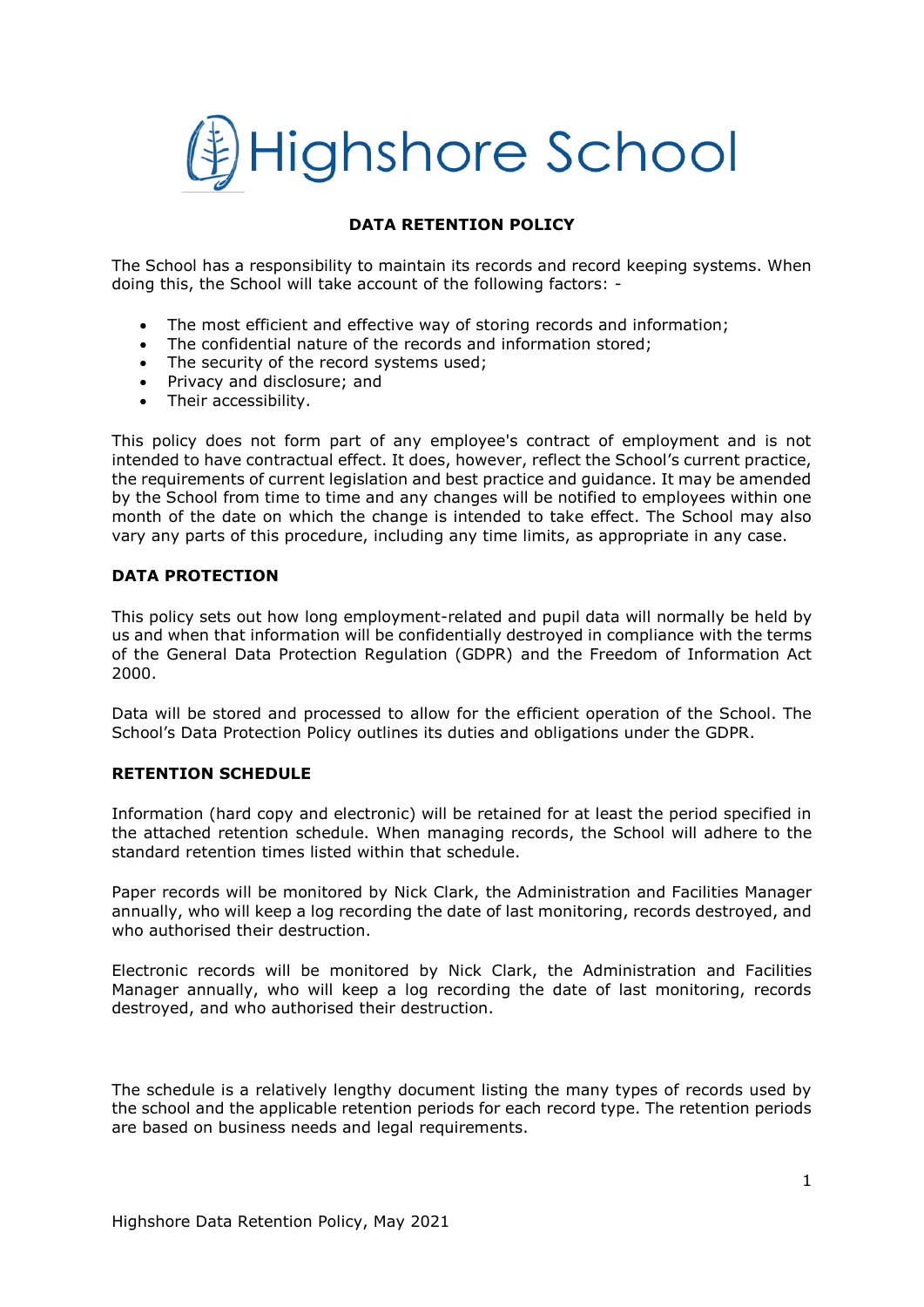#### **DESTRUCTION OF RECORDS**

Where records have been identified for destruction they should be disposed of in an appropriate way. All information must be reviewed before destruction to determine whether there are special factors that mean destruction should be delayed, such as potential litigation, complaints or grievances.

All paper records containing personal information, or sensitive policy information should be shredded before disposal where possible. All other paper records should be disposed of by an appropriate waste paper merchant. All electronic information will be deleted.

The School maintains a database of records which have been destroyed and who authorised their destruction. When destroying documents, the appropriate staff member should record in this list at least: -

- File reference (or other unique identifier);
- File title/description;
- Number of files;
- Name of the authorising Officer;
- Date destroyed or deleted from system; and
- Person(s) who undertook destruction.

#### **RECORD KEEPING OF SAFEGUARDING**

Any allegations made that are found to be malicious must not be part of the personnel records.

For any other allegations made, the School must keep a comprehensive summary of the allegation made, details of how the investigation was looked into and resolved and any decisions reached. This should be kept on the personnel files of the accused.

Any allegations made of sexual abuse should be preserved by the School for the term of an inquiry by the Independent Inquiry into Child Sexual Abuse. All other records (for example, the personnel file of the accused) should be retained until the accused has reached normal pension age or for a period of 10 years from the date of the allegation if that is longer. Guidance from the Independent Inquiry Child Sexual Abuse states that prolonged retention of personal data at the request of an Inquiry would not contravene data protection regulation provided the information is restricted to that necessary to fulfil potential legal duties that a School may have in relation to an Inquiry.

Whilst the Independent Inquiry into Child Sexual Abuse is ongoing, it is an offence to destroy any records relating to it. At the conclusion of the Inquiry, it is likely that an indication regarding the appropriate retention periods of the records will be made.

#### **ARCHIVING**

Where records have been identified as being worthy of preservation over the longer term, arrangements should be made to transfer the records to the archives. A database of the records sent to the archives is maintained by Nick Clark, the Administration and Facilities Manager. The appropriate staff member, when archiving documents should record in this list the following information: -

- File reference (or other unique identifier);
- File title/description;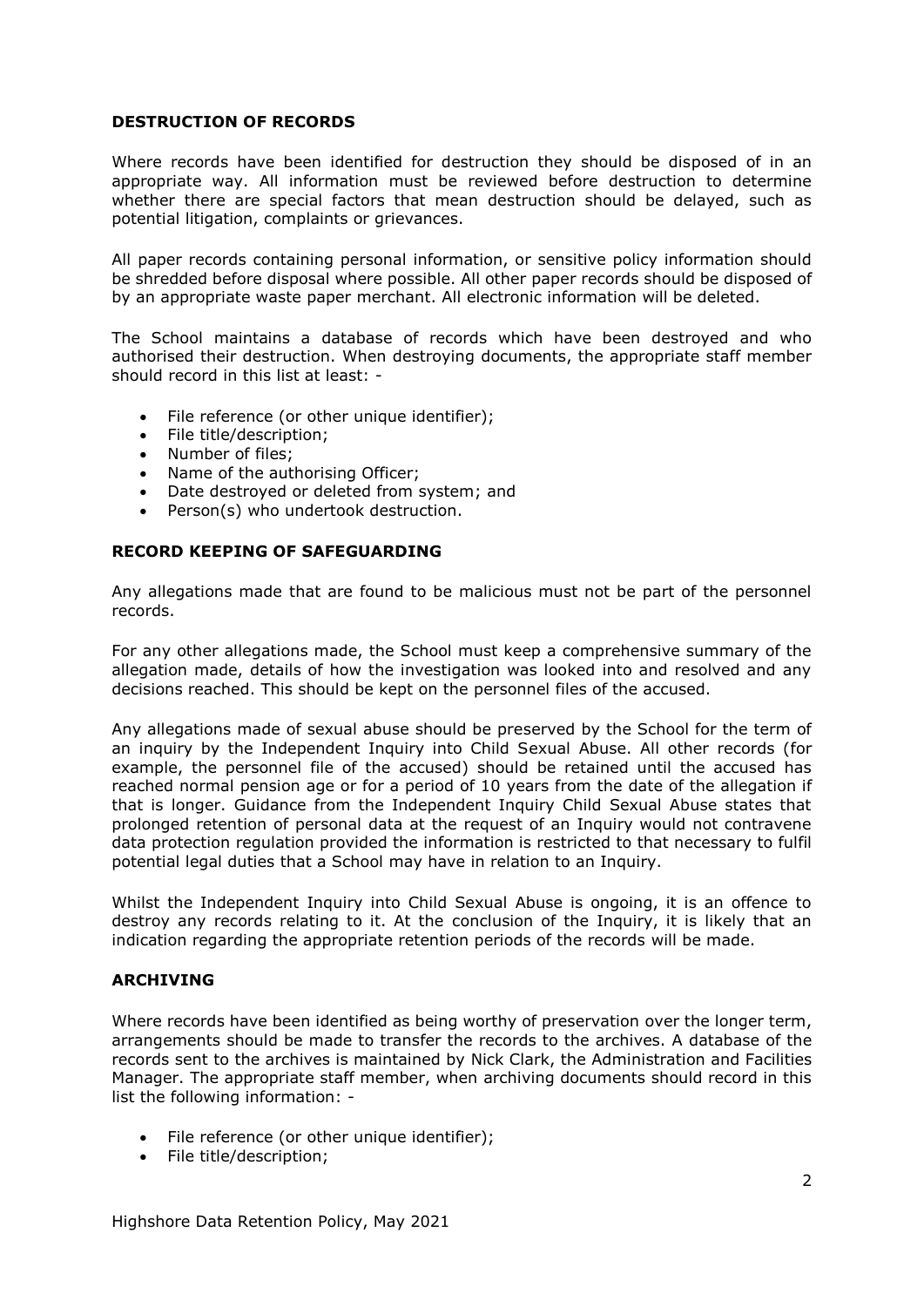- Number of files; and
- Name of the authorising officer.

### **TRANSFERRING INFORMATION TO OTHER MEDIA**

Where lengthy retention periods have been allocated to records, members of staff may wish to consider converting paper records to other media such as digital media or virtual storage centres (such as cloud storage). The lifespan of the media and the ability to migrate data where necessary should always be considered.

#### **RESPONSIBILITY AND MONITORING**

Nick Clark, the Administration and Facilities Manager has primary and day-to-day responsibility for implementing this Policy. The Data Protection Officer, in conjunction with the School is responsible for monitoring its use and effectiveness and dealing with any queries on its interpretation. The Data Protection Officer will consider the suitability and adequacy of this policy and report improvements directly to management.

Internal control systems and procedures will be subject to regular audits to provide assurance that they are effective in creating, maintaining and removing records.

Management at all levels are responsible for ensuring those reporting to them are made aware of and understand this Policy and are given adequate and regular training on it.

#### **EMAILS**

Emails accounts are not a case management tool in itself. Generally emails may need to fall under different retention periods (for example, an email regarding a health and safety report will be subject to a different time frame to an email which forms part of a pupil record). It is important to note that the retention period will depend on the content of the email and it is important that staff file those emails in the relevant areas to avoid the data becoming lost.

#### **PUPIL RECORDS**

All Schools with the exception of independent schools, are under a duty to maintain a pupil record for each pupil. If a child changes schools, the responsibility for maintaining the pupil record moves to the next school. We retain the file for a year following transfer in case any issues arise as a result of the transfer.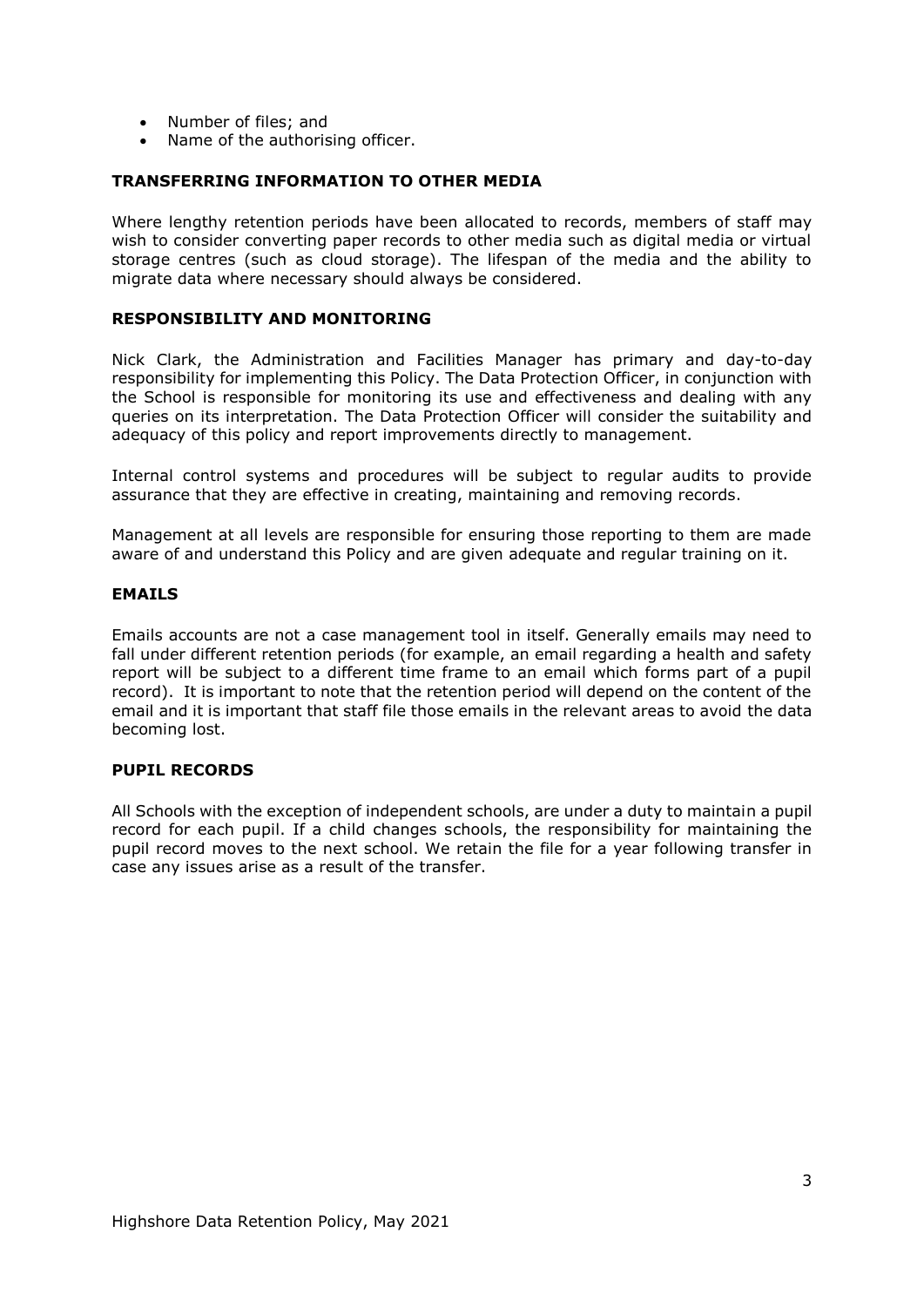## **RETENTION SCHEDULE**

| <b>FILE DESCRIPTION</b>                                                                                       | <b>RETENTION PERIOD</b>                                                                                                                                                                                                                                                                                             |
|---------------------------------------------------------------------------------------------------------------|---------------------------------------------------------------------------------------------------------------------------------------------------------------------------------------------------------------------------------------------------------------------------------------------------------------------|
| <b>Employment Records</b>                                                                                     |                                                                                                                                                                                                                                                                                                                     |
| Job applications and interview records of<br>unsuccessful candidates                                          | Six months after notifying unsuccessful<br>unless<br>the<br>school<br>candidates,<br>has<br>applicants' consent to keep their CVs for<br>future reference. In this case, application<br>forms will give applicants the opportunity<br>to object to their details being retained                                     |
| Job applications and interview records of<br>successful candidates                                            | 6 years after employment ceases                                                                                                                                                                                                                                                                                     |
| Written<br>particulars<br>of<br>employment,<br>contracts of employment and changes to<br>terms and conditions | 6 years after employment ceases                                                                                                                                                                                                                                                                                     |
| Right to work documentation including<br>identification documents                                             | 6 years after employment ceases                                                                                                                                                                                                                                                                                     |
| Immigration checks                                                                                            | years after the termination<br>Two<br>of<br>employment                                                                                                                                                                                                                                                              |
| DBS checks and disclosures of criminal<br>records forms                                                       | As soon as practicable after the check has<br>been completed and the outcome recorded<br>(i.e. whether it is satisfactory or not)<br>unless in exceptional circumstances (for<br>example to allow for consideration and<br>resolution of any disputes or complaints)<br>in which case, for no longer than 6 months. |
| Change of personal details notifications                                                                      | No longer than 6 months after receiving<br>this notification                                                                                                                                                                                                                                                        |
| Emergency contact details                                                                                     | Destroyed on termination                                                                                                                                                                                                                                                                                            |
| Personnel records                                                                                             | While employment continues and up to six<br>years after employment ceases                                                                                                                                                                                                                                           |
| Annual leave records                                                                                          | Six years after the end of tax year they<br>relate to or possibly longer if leave can be<br>carried over from year to year                                                                                                                                                                                          |
| Consents for the processing of personal<br>and sensitive data                                                 | For as long as the data is being processed<br>and up to 6 years afterwards                                                                                                                                                                                                                                          |
| <b>Working Time Regulations:</b><br>Opt out forms<br>$\bullet$                                                |                                                                                                                                                                                                                                                                                                                     |
| Records of compliance with WTR                                                                                | Two years from the date on which<br>they were entered into<br>Two years after the relevant period                                                                                                                                                                                                                   |
| Disciplinary records                                                                                          | 6 years after employment ceases                                                                                                                                                                                                                                                                                     |
| Training                                                                                                      | 6 years after employment ceases or length<br>of time required by the professional body                                                                                                                                                                                                                              |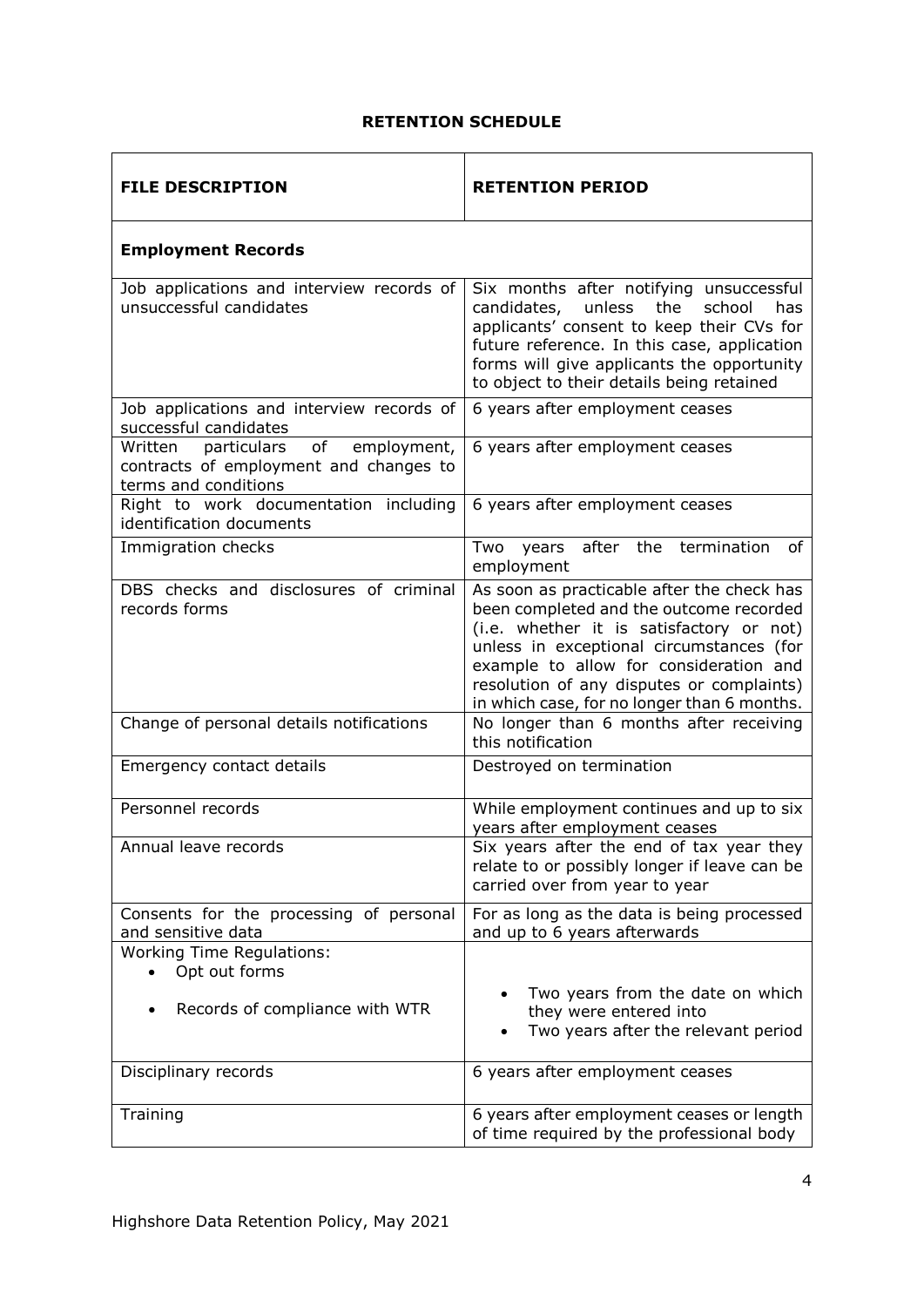| Staff training where it<br>relates<br>to<br>safeguarding or other child related training                           | Date of the training plus 40 years                                                                                                                     |
|--------------------------------------------------------------------------------------------------------------------|--------------------------------------------------------------------------------------------------------------------------------------------------------|
| Annual appraisal/assessment records                                                                                | Current year plus 6 years                                                                                                                              |
| Professional Development Plans                                                                                     | 6 years from the life of the plan                                                                                                                      |
| Allegations of a child protection nature<br>against a member of staff including where<br>the allegation is founded | 10 years from the date of the allegation or<br>person's normal<br>the<br>retirement age<br>(whichever is longer). This should be kept<br>under review. |
|                                                                                                                    | Malicious allegations should be removed.                                                                                                               |
| <b>Financial and Payroll Records</b>                                                                               |                                                                                                                                                        |
| Pension records                                                                                                    | 12 years                                                                                                                                               |
| Retirement benefits schemes - notifiable<br>events (for example, relating to incapacity)                           | 6 years from the end of the scheme year in<br>which the event took place                                                                               |
| Payroll and wage records                                                                                           | 6 years after end of tax year they relate to                                                                                                           |
| Maternity/Adoption/Paternity<br>Leave<br>records                                                                   | 3 years after end of tax year they relate to                                                                                                           |
| <b>Statutory Sick Pay</b>                                                                                          | 3 years after the end of the tax year they<br>relate to                                                                                                |
| Current bank details                                                                                               | Until updated plus 3 years                                                                                                                             |
| <b>Bonus Sheets</b>                                                                                                | Current year plus 3 years                                                                                                                              |
| Time sheets/clock cards/flexitime                                                                                  | Current year plus 3 years                                                                                                                              |
| Pupil Premium Fund records                                                                                         | Date pupil leaves the provision plus 6 years                                                                                                           |
| National Insurance (schedule of payments)                                                                          | Current year plus 6 years                                                                                                                              |
| Insurance                                                                                                          | Current year plus 6 years                                                                                                                              |
| Overtime                                                                                                           | Current year plus 3 years                                                                                                                              |
| Annual accounts                                                                                                    | Current year plus 6 years                                                                                                                              |
| Loans and grants managed by the School                                                                             | Date of last payment on the loan plus 12<br>years                                                                                                      |
| All records relating to the creation and<br>management of budgets                                                  | Life of the budget plus 3 years                                                                                                                        |
| Invoices, receipts, order books and<br>requisitions, delivery notices                                              | Current financial year plus 6 years                                                                                                                    |
| <b>Student Grant applications</b>                                                                                  | Current year plus 3 years                                                                                                                              |
| Pupil Premium Fund records                                                                                         | Date pupil leaves the school plus 6 years                                                                                                              |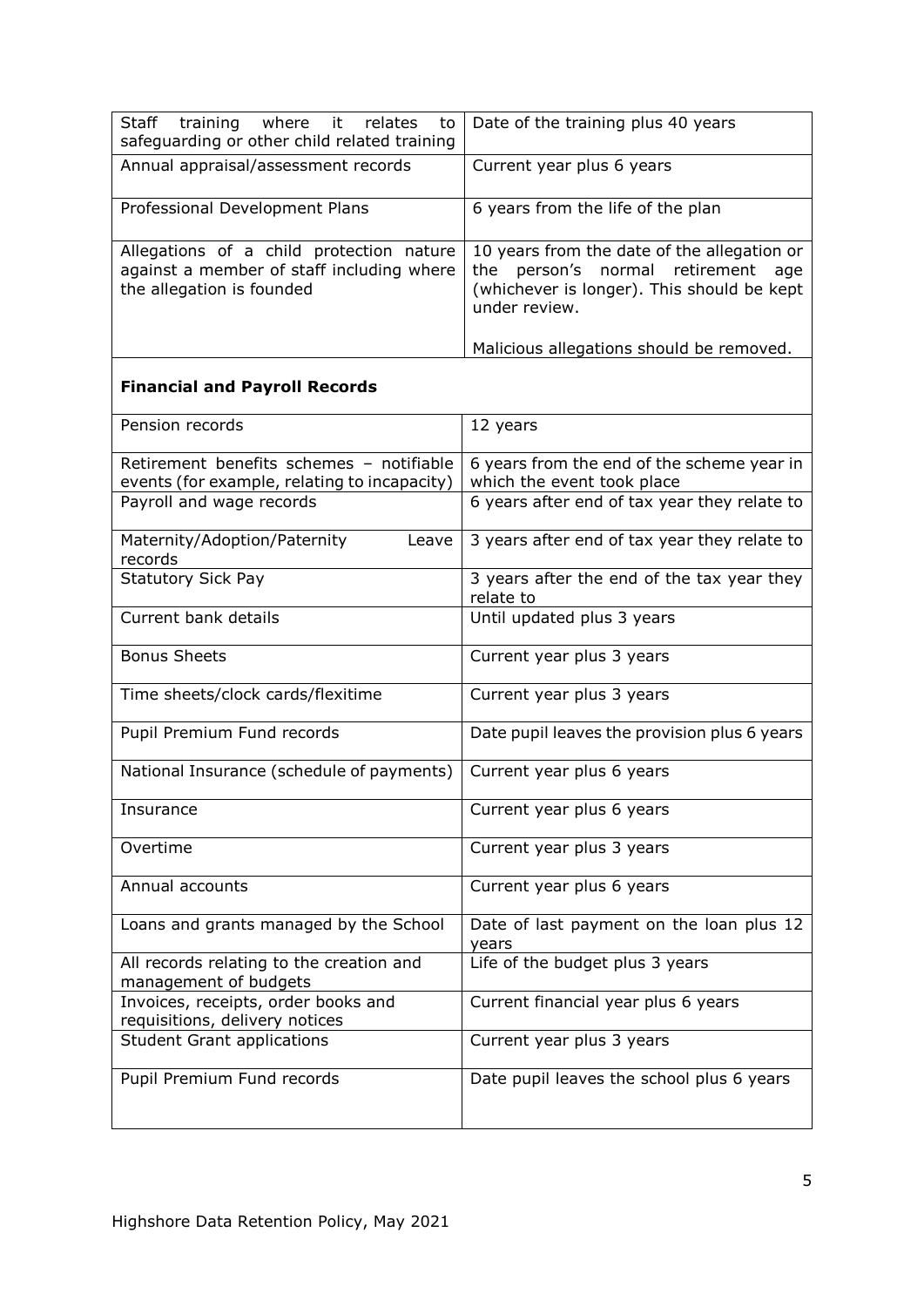| School fund documentation (including but   Current year plus 6 years |                           |
|----------------------------------------------------------------------|---------------------------|
| not limited to invoices, cheque books,                               |                           |
| receipts, bank statements etc).                                      |                           |
| Free school meals registers (where the                               | Current year plus 6 years |
| register is used as a basis for funding)                             |                           |
| School meal registers and summary                                    | Current year plus 3 years |
| sheets                                                               |                           |

# **Agreements and Administration Paperwork**

| Collective workforce agreements and past<br>agreements that could affect present<br>employees | Permanently                                                    |
|-----------------------------------------------------------------------------------------------|----------------------------------------------------------------|
| Trade union agreements                                                                        | 10 yeas after ceasing to be effective                          |
| School Development Plans                                                                      | 3 years from the life of the plan                              |
| Visitors Book and Signing In Sheets                                                           | 6 years                                                        |
| Newsletters and circulars to staff, parents<br>and pupils                                     | 1 year (and the School may decide to<br>archive one copy)      |
| Minutes of Senior Management Team<br>meetings                                                 | Date of the meeting plus 3 or as required                      |
| Reports created by the Head Teacher or<br>the Senior Management Team.                         | Date of the report plus a minimum of 3<br>years or as required |
| Records relating to the creation<br>and<br>publication of the school prospectus               | Current academic year plus 3 years                             |

## **Health and Safety Records**

| Health and Safety consultations                                                                                      | Permanently                                                                                                       |
|----------------------------------------------------------------------------------------------------------------------|-------------------------------------------------------------------------------------------------------------------|
| Health and Safety Risk Assessments                                                                                   | Life of the risk assessment plus 3 years                                                                          |
| Health and safety Policy Statements                                                                                  | Life of policy plus 3 years                                                                                       |
| Any records relating to any reportable<br>death, injury, disease or<br>dangerous<br>occurrence                       | Date of incident plus 3 years provided that<br>all records relating to the incident are held<br>on personnel file |
| Accident reporting records relating to<br>individuals who are under 18 years of age<br>at the time of the incident   | Accident book should be retained 3 years<br>after last entry in the book.                                         |
| Accident reporting records relating<br>to<br>individuals who are over 18 years of age at<br>the time of the incident | Accident book should be retained 3 years<br>after last entry in the book                                          |
| Fire precaution log books                                                                                            | Current year plus 3 years                                                                                         |
| Medical records and details of: -                                                                                    | 40 years from the date of the last entry<br>made in the record                                                    |
| • control of lead at work<br>employees exposed to asbestos<br>dust                                                   |                                                                                                                   |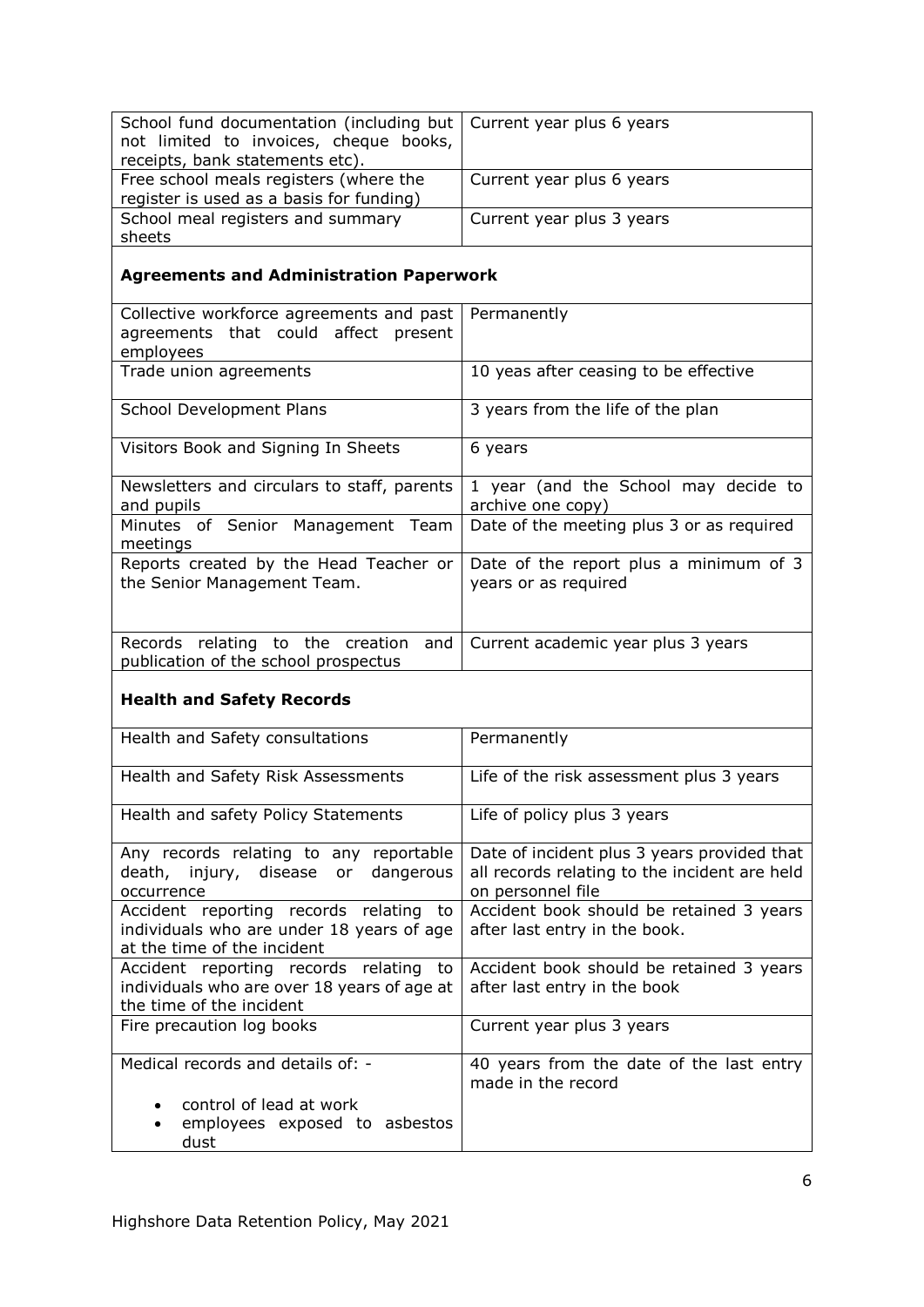| records specified by the Control of<br>$\bullet$<br>Substances Hazardous to Health<br>Regulations (COSHH) |                                                                                                 |
|-----------------------------------------------------------------------------------------------------------|-------------------------------------------------------------------------------------------------|
| Records of tests and examinations of<br>control systems and protection equipment<br>under COSHH           | 5 years from the date on which the record<br>was made                                           |
| <b>Temporary and Casual Workers</b>                                                                       |                                                                                                 |
| Records relating to hours worked and<br>payments made to workers                                          | 3 years                                                                                         |
| <b>Governing Body Documents</b>                                                                           |                                                                                                 |
| Instruments of government                                                                                 | For the life of the School                                                                      |
| Meetings schedule                                                                                         | Current year                                                                                    |
| Minutes - principal set (signed)                                                                          | for the life<br>of<br>the<br>Generally kept<br>organisation                                     |
| Agendas - principal copy                                                                                  | Where possible the agenda should be<br>stored with the principal set of the minutes             |
| Agendas - additional copies                                                                               | Date of meeting                                                                                 |
| Policy<br>documents<br>created<br>and<br>administered by the governing body                               | Until replaced.                                                                                 |
| Register of attendance at full governing<br>board meetings                                                | Date of last meeting in the book plus 6<br>years                                                |
| Annual reports required by the Department<br>of Education                                                 | Date of report plus 10 years                                                                    |
| Records relating to complaints made to<br>and investigated by the governing body or<br>head teacher       | Major complaints: current year plus 6<br>years.                                                 |
|                                                                                                           | If negligence involved: current year plus<br>15 years.                                          |
|                                                                                                           | If child protection or safeguarding issues<br>are involved then: current year plus 40<br>years. |
| Correspondence sent and received by the<br>governing body or head teacher                                 | correspondence<br>should<br>General<br>be<br>retained for current year plus 3 years.            |
| Records relating to the terms of office of<br>serving governors, including evidence of<br>appointment     | Date appointment ceases plus 6 years                                                            |
| Register of business interests                                                                            | Date appointment ceases plus 6 years                                                            |
| Records relating to the training required<br>and received by governors                                    | Date appointment ceases plus 6 years                                                            |
| Records relating to the appointment of a<br>clerk to the governing body                                   | Date on which clerk appointment ceases<br>plus 6 years                                          |
| Governor personnel files                                                                                  | Date of appointment plus 6 years                                                                |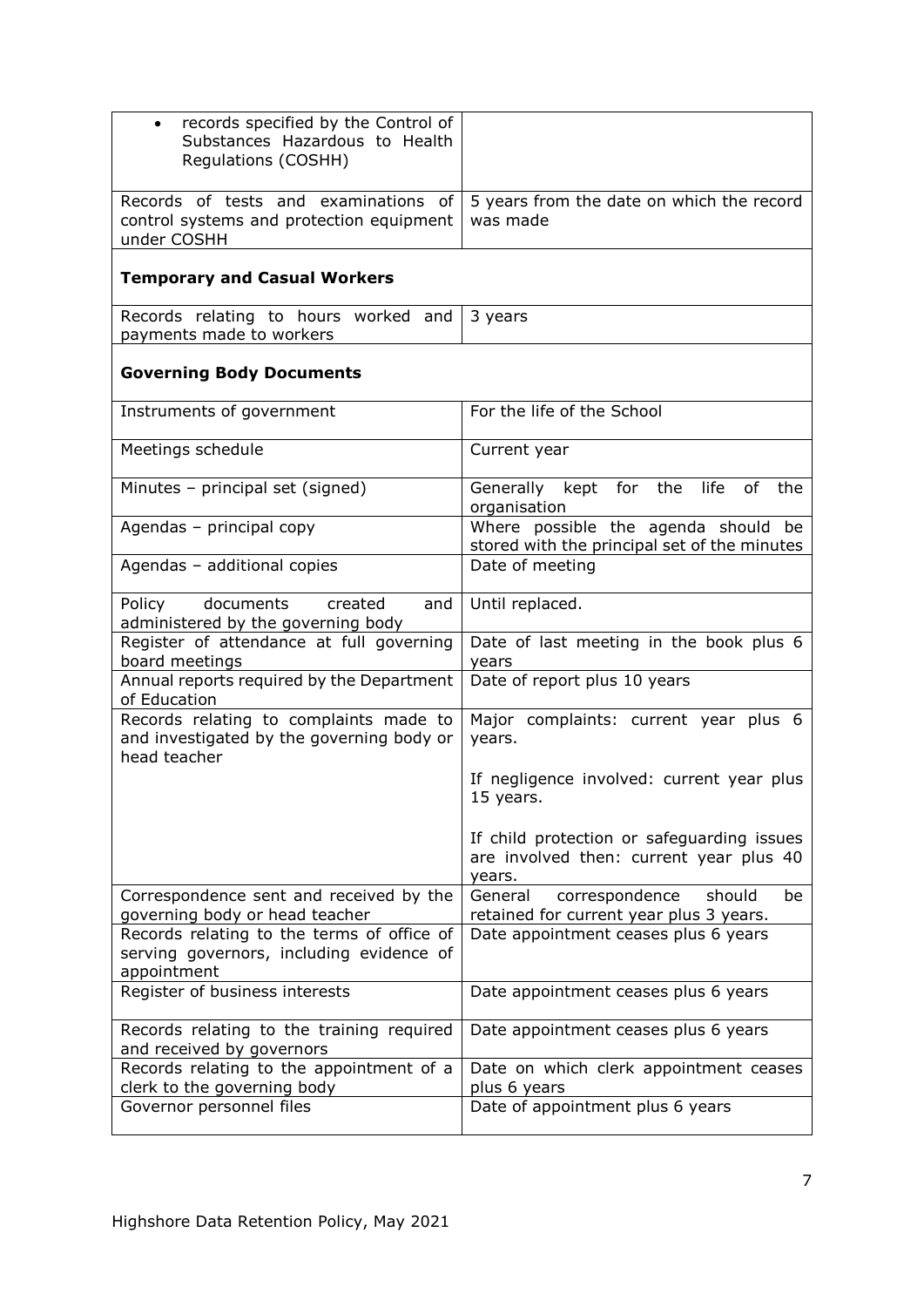| <b>Pupil Records</b>                                                                                                                                                                                  |                                                                                                                                                                                                                                 |
|-------------------------------------------------------------------------------------------------------------------------------------------------------------------------------------------------------|---------------------------------------------------------------------------------------------------------------------------------------------------------------------------------------------------------------------------------|
| Details<br>of<br>whether<br>admission<br>is<br>successful/unsuccessful                                                                                                                                | 1 year from the date of admission/non-<br>admission                                                                                                                                                                             |
| Proof of address supplied by parents as<br>part of the admissions process                                                                                                                             | Current year plus 1 year                                                                                                                                                                                                        |
| Admissions register                                                                                                                                                                                   | Entries to be preserved for three years<br>from date of entry                                                                                                                                                                   |
| Pupil Record                                                                                                                                                                                          | Primary - Whilst the child attends the<br>School                                                                                                                                                                                |
|                                                                                                                                                                                                       | Secondary $-$ until the child reaches the age<br>of 25                                                                                                                                                                          |
| <b>Attendance Registers</b>                                                                                                                                                                           | 3 years from the date of entry                                                                                                                                                                                                  |
| Correspondence relating to any absence<br>(authorised or unauthorised)                                                                                                                                | Current academic year plus 2 years                                                                                                                                                                                              |
| Special Educational Needs files, reviews<br>and Education, Health and Care Plan,<br>including advice and information provided<br>to parents regarding educational needs<br>and accessibility strategy | Date of birth of the pupil plus 31 years<br>(Education, Health and Care Plan is valid<br>until the individual reaches the age of 25<br>years - the retention period adds an<br>additional 6 years from the end of the<br>plan). |
| Child protection information (to be held in<br>a separate file).                                                                                                                                      | DOB of the child plus 25 years then review<br>Note: These records will be subject to any<br>instruction given by IICSA                                                                                                          |
| Exam results (pupil copy)                                                                                                                                                                             | 1-3 years from the date the results are<br>released.                                                                                                                                                                            |
| Examination results (school's copy)                                                                                                                                                                   | Current year plus 6 years                                                                                                                                                                                                       |
| Allegations of sexual abuse                                                                                                                                                                           | For the time period of an inquiry by the<br>Independent Inquiry into Child Sexual<br>Abuse.                                                                                                                                     |
| Records relating to any allegation of a child<br>protection nature against a member of<br>staff                                                                                                       | Until the accused normal retirement age or<br>10 years from the date of the allegation<br>(whichever is the longer)                                                                                                             |
| Consents relating to school activities as<br>part of GDPR compliance (for example,<br>consent to be sent circulars or mailings)                                                                       | Consent will last whilst the pupil attends<br>the school.                                                                                                                                                                       |
| Pupil's work                                                                                                                                                                                          | Where possible, returned to pupil at the<br>end of the academic year (provided the<br>School have their own internal policy to<br>this effect). Otherwise, the work should be<br>retained for the current year plus 1 year.     |
| Mark books                                                                                                                                                                                            | Current year plus 1 year.                                                                                                                                                                                                       |
| Schemes of work                                                                                                                                                                                       | Current year plus 1 year                                                                                                                                                                                                        |
| Timetable                                                                                                                                                                                             | Current year plus 1 year                                                                                                                                                                                                        |
| Class record books                                                                                                                                                                                    | Current year plus 1 year                                                                                                                                                                                                        |